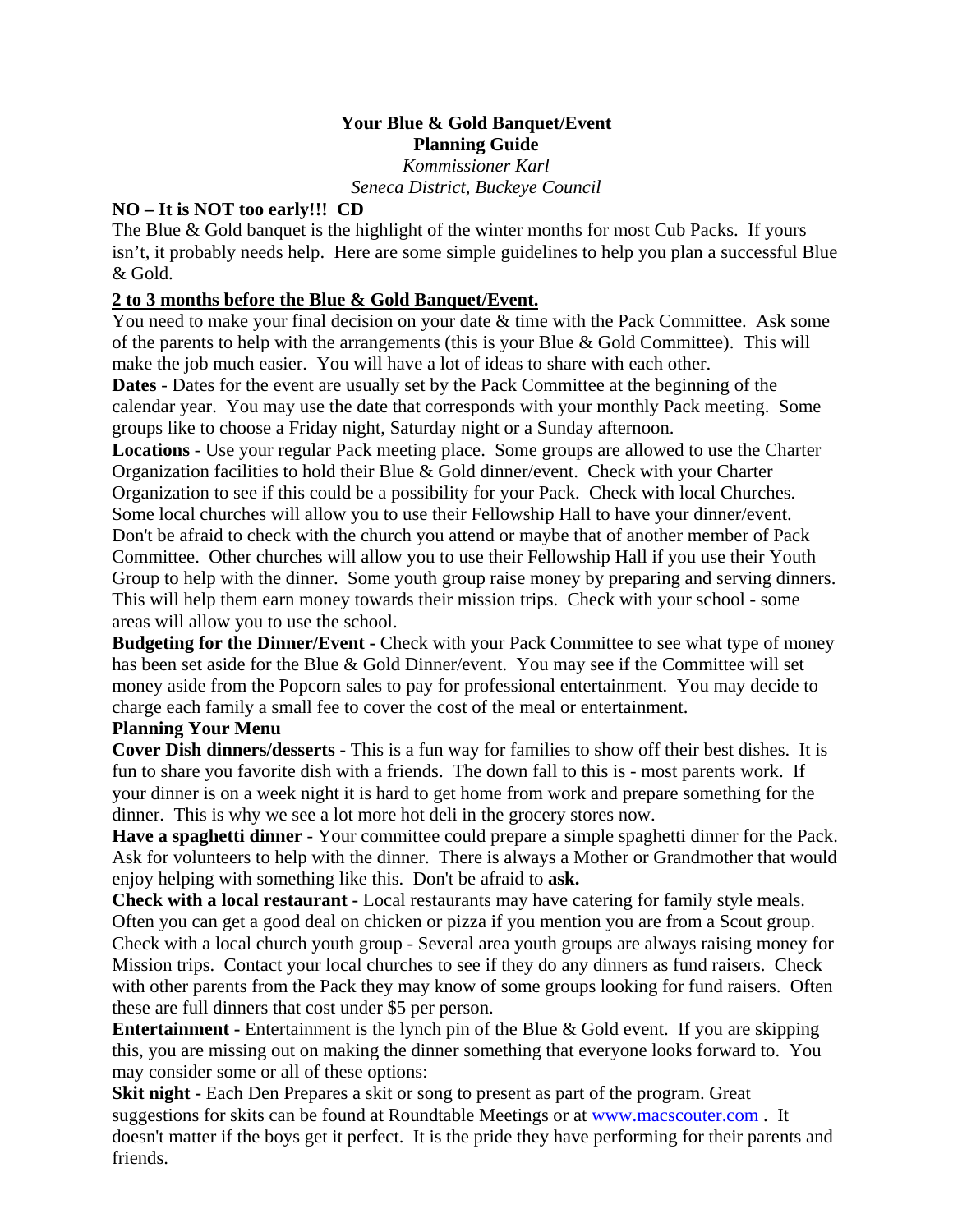**Poll your Parents -** See if there are any parents with hidden talents. Again don't be afraid to ask if anyone would like to entertain at your dinner. You may find a Mariachi bank member, a juggler, magician or storyteller.

**Book outside entertainment** - if your pack is big enough to add a small amount to the dinner cost, or if you budget some funds from the popcorn sale, you may consider hiring a professional entertainer. There are a lot of people out there to choose from. If you local school has a program, check with them to see who they have used. Check with local Colleges - They may have students that will perform for a fee, or maybe for free.

### **4 - 6 Weeks before the Banquet/Event**

Send out flyers reservation flyers. You need to include the date, time, cost and location on your sign up sheet. Always include a date when you need your RSVP turned back in by. It works best to collect the money ahead of time. You will always have a few people call at the minute wanting to attend. Always include a person's name on the flyer that the family members may contact if they have a question. Make your den leaders responsible for collecting the flyers and money to turn into you.

### **Select a Theme for the Blue & Gold Dinner/Event**

Your imagination does not even limit you here. There is a wealth of information of the internet for decorations, themes, and often with instructions and pictures. Simply search for "cub blue gold" and see what you like. There are also several other resources such as:

**Cub Scout Program Helps** - Each year the Program helps will give you a theme idea. You may want to want to use this idea or use it as a building block for something similar. I have used old ideas from the old Program helps.

**Roundtable Meeting -**In January the Roundtable will focus on the February theme, which you may want to consider for the banquet. Feb. American ABC's March When I Grow Up April Jurassic Park

**Traditional Blue & Gold** - Many groups like to use the traditional Blue & Gold theme. Decorate your tables with Blue & Gold table clothes, placemats, napkins and balloons. This is great, and underscores the theme of a celebration of Scouting.

**Use your imagination** - Have fun with your ideas. You can use any type of theme you would like. Examples: Happy Birthday Cub Scouts, Fiesta, Celebrate Ohio Anniversary March 1st, Celebrate your Pack Founding Date (Milestone Marks), Red/White/Blue

#### **Plan Decorations**

Use decorations that go along with your theme. The decorations could be made by the committee or ask the dens to help make the centerpieces for the dinner. Demonstrate the centerpiece project at your Pack Committee meeting and have each den make their own centerpieces for the banquet theme. This can be especially helpful if you are shorthanded. Purchase placemats or allow each den to make their own placemats for their families. Be sure the Scout makes enough for his entire family so no one is left out. If you want to go with purchasing, there are special Blue & Gold placemats at most Council stores. Use Blue & Gold Balloons tied in the center of each table or on the backs of chairs.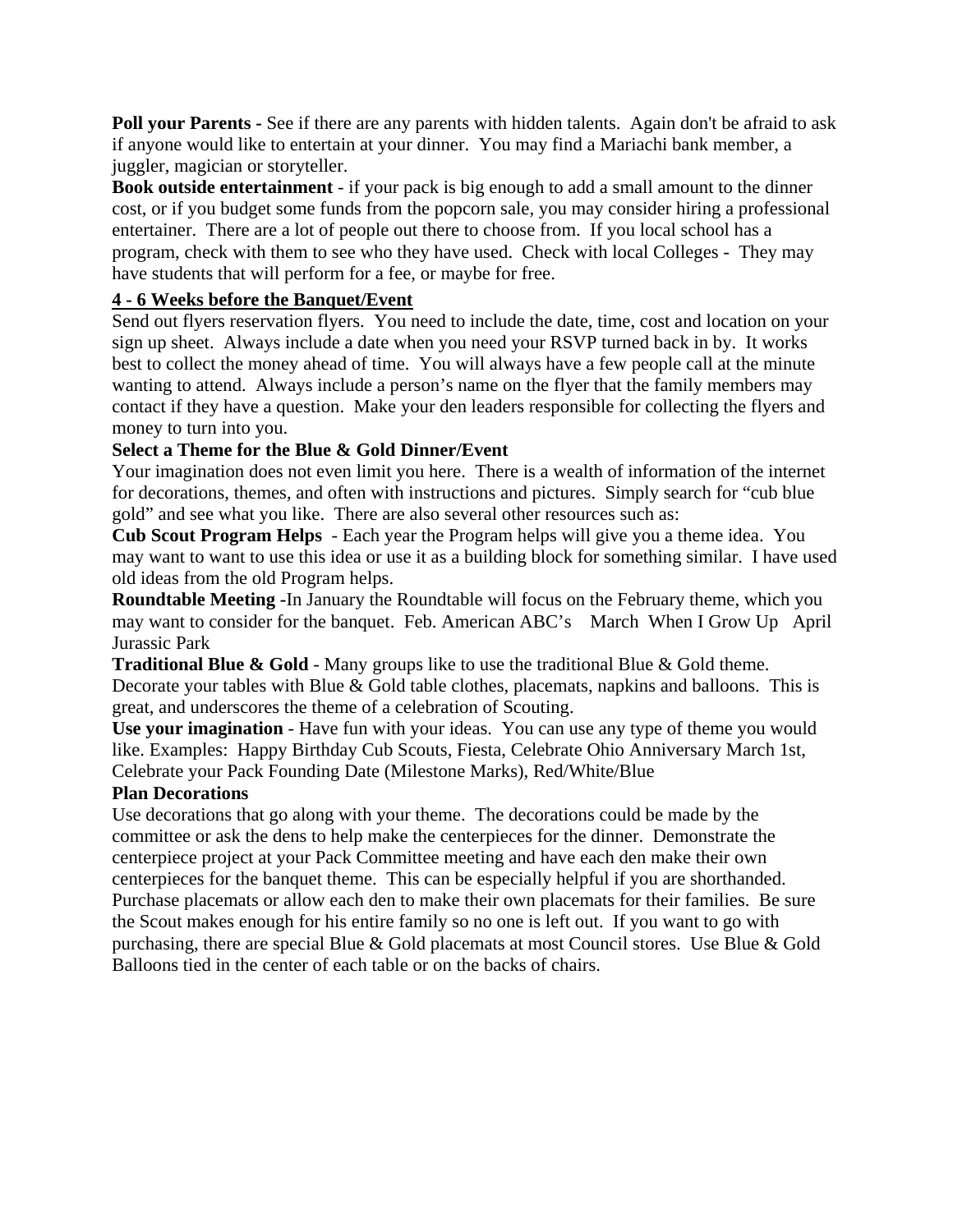# **Story of the Blue and Gold**

*Great Salt Lake Council* 

# **Preparation:**

• Put a large pot on a table with an inner pot containing dry ice.

• A blue and gold Wolf Cub Scout neckerchief is concealed in the area between the large pot and the inner pot.

• Have two clean jars concealed elsewhere close by. One

has blue colored water and the other yellow-colored

water.

**Cubmaster:** Many, many years ago, an elder gave two trusted young men a challenge. He told the first young man to climb the mountain and ask the great eagle to fly high into the sky. His mission was to bring back part of the beauty of the sun. (The first Cub Scout leaves.) He told the second young man to go into the forest and tell the sparrow to fly into the sky and bring back part of the sky. (The second Cub Scout leaves.)

Then both boys return—one carrying a bottle of yellow colored water and the second carrying a bottle of blue colored water. (They hold them up for all to see.)

*(To the first boy:)* Pour some of the beauty of the sun into our mixing pot. (The boy carefully pours the yellow liquid over the dry ice.)

*(To the second boy:)* Pour some of the beauty of the sky into our mixing pot. (The second boy carefully pours his blue water into the pot.)

*(To the pack:)* From this day forward, blue will stand for truth and loyalty. Yellow will stand for warm sunshine, happiness, and good cheer. (Reaches into the pot, removes the blue and gold Wolf neckerchief and opens it for all to see.) And that is why the Cub Scouts use the colors blue and gold.

# **Red, White & Blue Over Blue & Gold**

*Catalina Council* 

*adapted from Scouting Magazine* 

Staging: Flag in stand on table, under which "voice" is concealed. Or have flag posted near screen concealing "voice." Cub Scout in uniform walks by flag and stops when flag starts to "speak."

**Flag:** Hey, Cub Scout!

**Cub:** Who's that?

**Flag:** Me, your flag.

**Cub:** What's the matter?

**Flag:** Well, I'm taken lots of places, but, why am I here?

**Cub:** But, we take you everywhere with us. we carry you proudly even in our hearts. The Scout program has taught me to respect the flag and to love my country.

**Flag:** But, what is all the festivity? Why would you bring me here?

**Cub:** This is our Blue & Gold Banquet. All the Cub Scouts get together once a year with their families to recognize another anniversary of scouting. In doing this, it gives us all a renewed sense of certainty and confidence in the future of our country.

**Flag:** Scouting! Yes, there is hope after all, but why am I here?

**Cub:** But, don't you know? Why, you are the guest of honor! Without you and what you represent we couldn't have Scouting at all!

**Flag:** Thank you, Scout!

**Cub:** (Salutes) Any Time! (Walks offstage)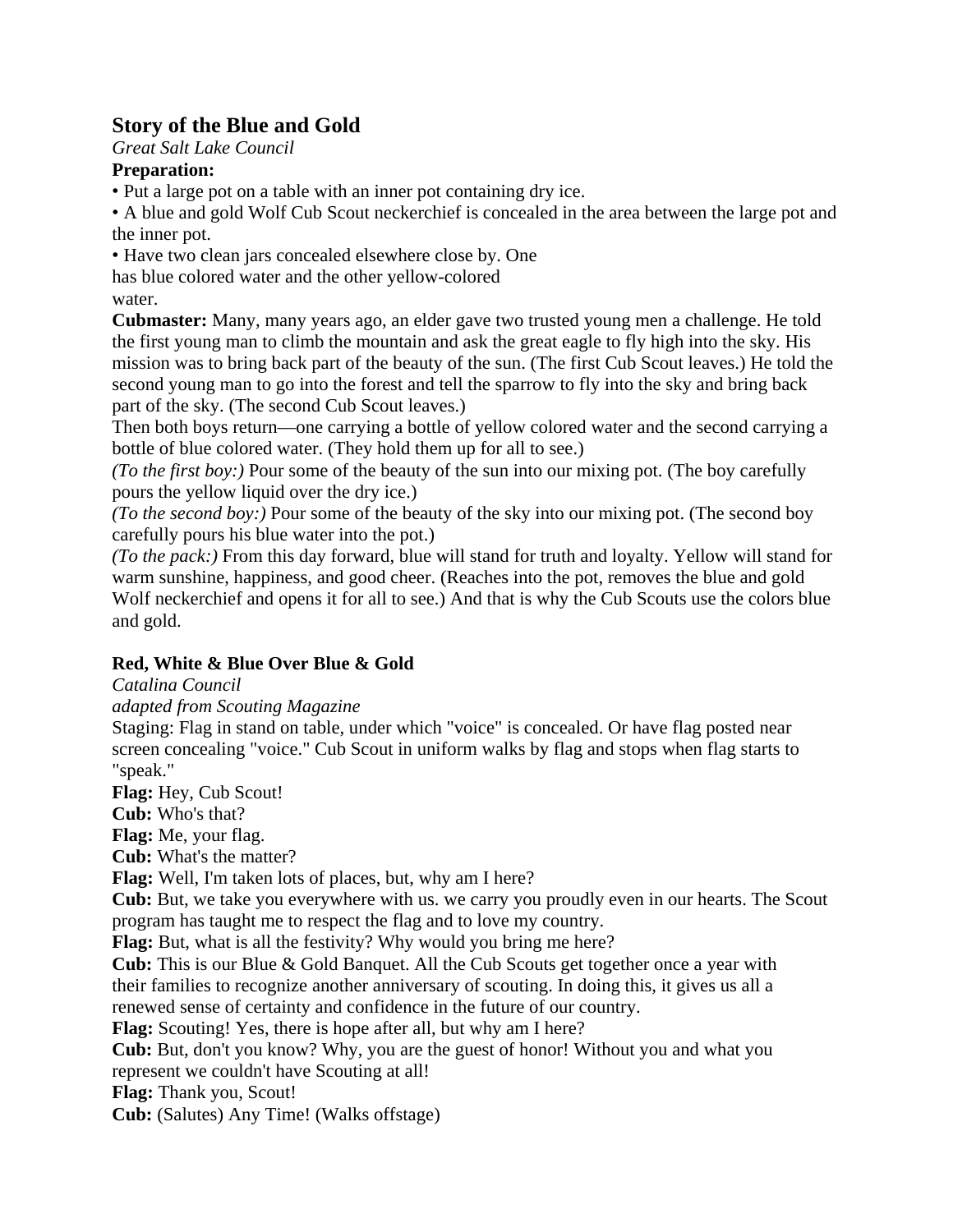#### Resources: Best Choice for ideas

Baloo's Bugle is a monthly collection of program helps for Cub Scout leaders. Each month a new edition is published with ideas for the following month's Cub Scouting theme near the beginning of each month. Each new issue is announced on the U.S. Scouting Service Project Blog.

Each month's issue features monthly theme stuff, training tips, Tiger activities, Pack and Den activities, traditions, Pack administration helps, fun foods, games, Webelos materials, and lots of stuff to make a Pack meting really sparkle like gathering activities, opening ceremonies, skits, stunts, cheers, songs, audience participation activities, advancement ceremonies, closings and Cubmaster minutes. www.usscouts.org/bbugle.asp

#### **FOCUS**

#### *Cub Scout Roundtable Leaders' Guide*

Let's tour the united States by the letters: Austin, Baton Rouge and Cambridge to Xenia, York, and Zion. This month, Cub Scouts will explore scenic and historic landmarks in this wonderful country. *What a great theme for your Blue and Gold Banquet!!* A den or pack may choose a city or state, and the boys can learn all about it. Or you might decide on a theme such as national parks, zoos or museums. The boys can use their choice in their decorations, skits, and songs for the banquet.

#### **CORE VALUES**

#### *Cub Scout Roundtable Leaders' Guide*

#### **Some of the purposes of Cub Scouting developed through this month's theme are:**

 **Fun and Adventure**, Boys will enjoy the trip through history and across the nation as they discover what America has to offer.

**Preparation for Boy Scouts**, Boys will learn to honor America as all boys should.

 **Family Understanding**, Families will be strengthened as family members share the experiences of places they have been.

#### **The core value highlighted this month is:**

 **Citizenship,** Through learning about people and places in America the boys will come to understand what being a citizen entails and develop pride in America. **Can you think of others??? Hint –** look in your **Cub Scout Program Helps.** It lists different ones!! All the items on both lists are applicable!! You could probably list all twelve if you thought about it!!

### **GATHERING ACTIVITIES**

#### **PATRIOTIC SONG PUZZLE**

*Great Salt Lake Council* 

Write the words to a patriotic song on strips of paper. Let the boys put them in the right order. Examples of songs include: The Star-Spangled Banner and America.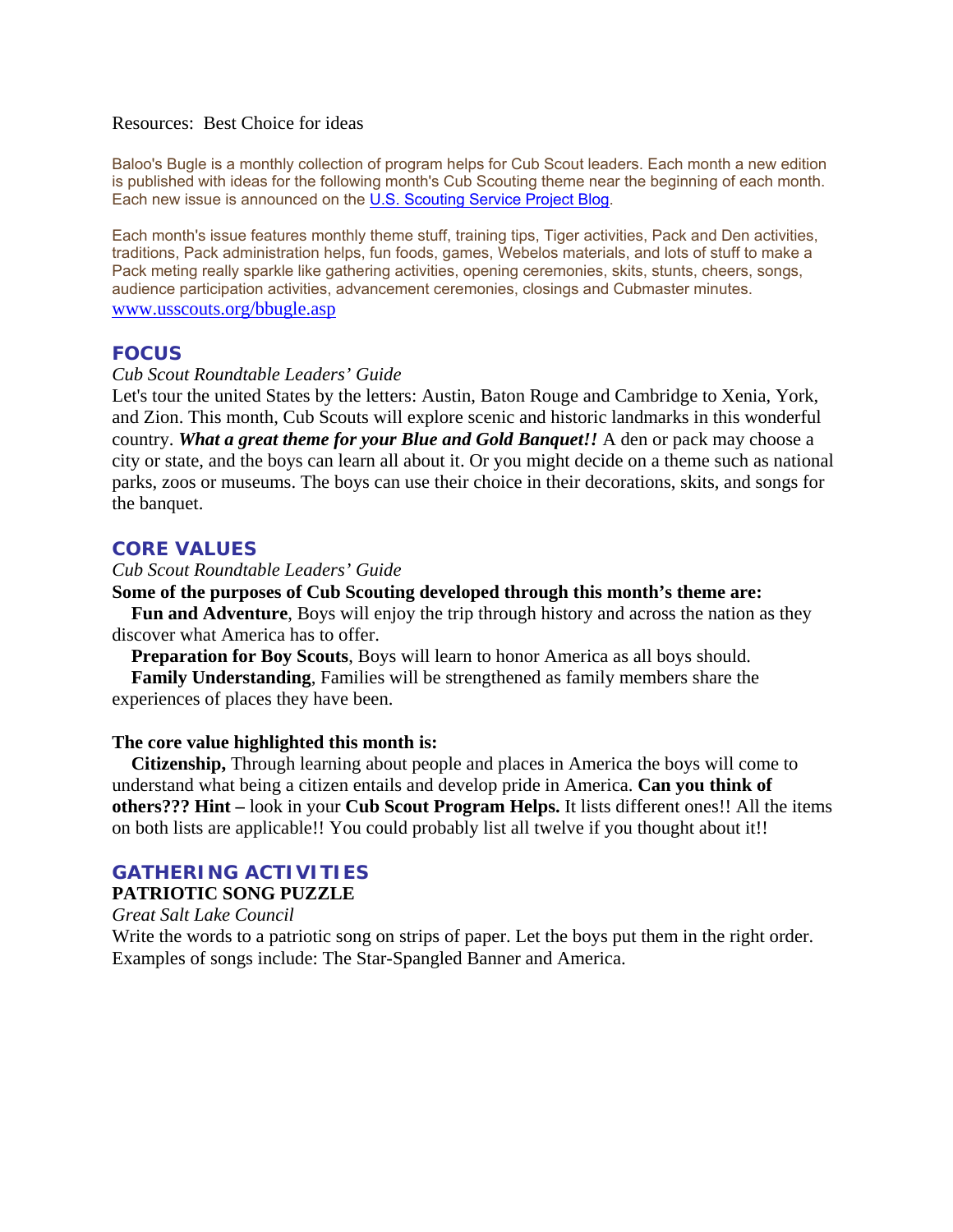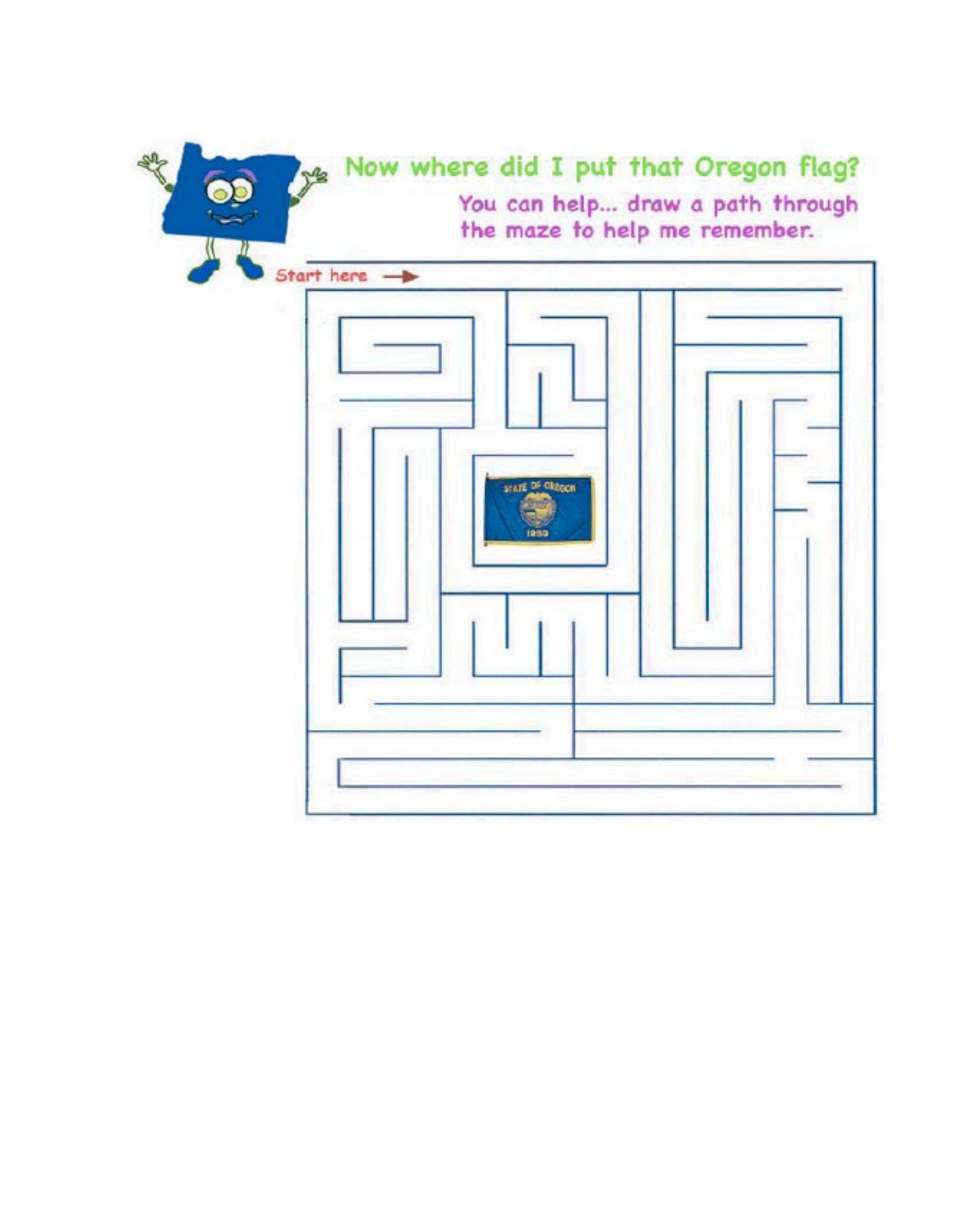# **OPENING CEREMONIES**

#### **Learning our A B C's**

*Sam Houston Area Council* 

**Setting –** 6 Cub Scouts, Cubmaster (CM), poster board with A-B-C-D-E-F on the front and the appropriate verse on the back in LARGE print.

**Scene –** Scouts walk across stage and as they approach the center or the Cubmaster, each holds up his letter and shouts his message.

**Cub # 1:** A Aims and Methods

**Cub # 2:** B Boys!

**Cub # 3:** C Character Connections and Citizenship

**Cub # 4:** D Developing Skills

**Cub # 5:** E Expeditions and Electives

**Cub # 6:** F Fitness

**CM** This is only the beginning of the remarkable things Cub Scouts discover as part of our program. Let's take some time at our pack meeting this evening to see if we can find some other ABC's. But for now, I ask you to stand and please join me in the Pledge of Allegiance.

# **AUDIENCE PARTICIPATIONS**

### **The Transcontinental Train**

*Sam Houston Area Council* 

Divide the audience into 6 groups. Assign each group one of the words listed below. When their item is mentioned in the story, the assigned group should shout the designated saying. Have a practice session before starting the story. TRAIN "Toot Toot" CONDUCTOR "All Aboard!"

NEW YORK DOCTOR "The Big Apple!"

STEEL WORKER "Forged in Steel!"

ST. LOUIS BUSINESSMAN "Gateway to the West!"

KANSAS FARMER "Breadbasket to the World!"

Just before the transcontinental TRAIN pulled out of Grand Central Station in New York City, the CONDUCTOR held the door for one more passenger, a NEW YORK DOCTOR who hurried aboard. The TRAIN moved slowly between the tall buildings, out of New York State, through New Jersey and on to Pennsylvania. The CONDUCTOR checked the ticket of the NEW YORK DOCTOR as the TRAIN pulled into the Pittsburgh Station. A Pennsylvania STEEL WORKER boarded the TRAIN and sat across the aisle from the NEW YORK DOCTOR. Climbing through the Allegheny Mountains, the TRAIN continued past rivers and forests across the Midwest to St Louis, Missouri. The CONDUCTOR greeted a ST. LOUIS BUSINESSMAN who boarded the TRAIN at Union Station. The ST. LOUIS BUSINESSMAN smiled at the STEEL WORKER, and sat behind the NEW YORK DOCTOR. The TRAIN picked up speed as it passed the Gateway Arch. The CONDUCTOR paused to look out the window with the STEEL WORKER as the TRAIN traversed a long bridge over the Mississippi River. It made its way to Kansas City where a KANSAS FARMER boarded the TRAIN. The KANSAS FARMER greeted the STEEL WORKER and shook hands with the NEW YORK DOCTOR and then sat beside the ST. LOUIS BUSINESSMAN. Continuing west, the TRAIN moved up steep mountain passes and through the snow-covered Rocky Mountains of Colorado and Utah. The CONDUCTOR checked his watch as the TRAIN sped out of the mountains and into the desert of the Great Basin in Nevada. The passengers watched the vast landscape as the TRAIN sped by. The ST. LOUIS BUSINESSMAN and the NEW YORK DOCTOR admired the large trees, as the TRAIN wound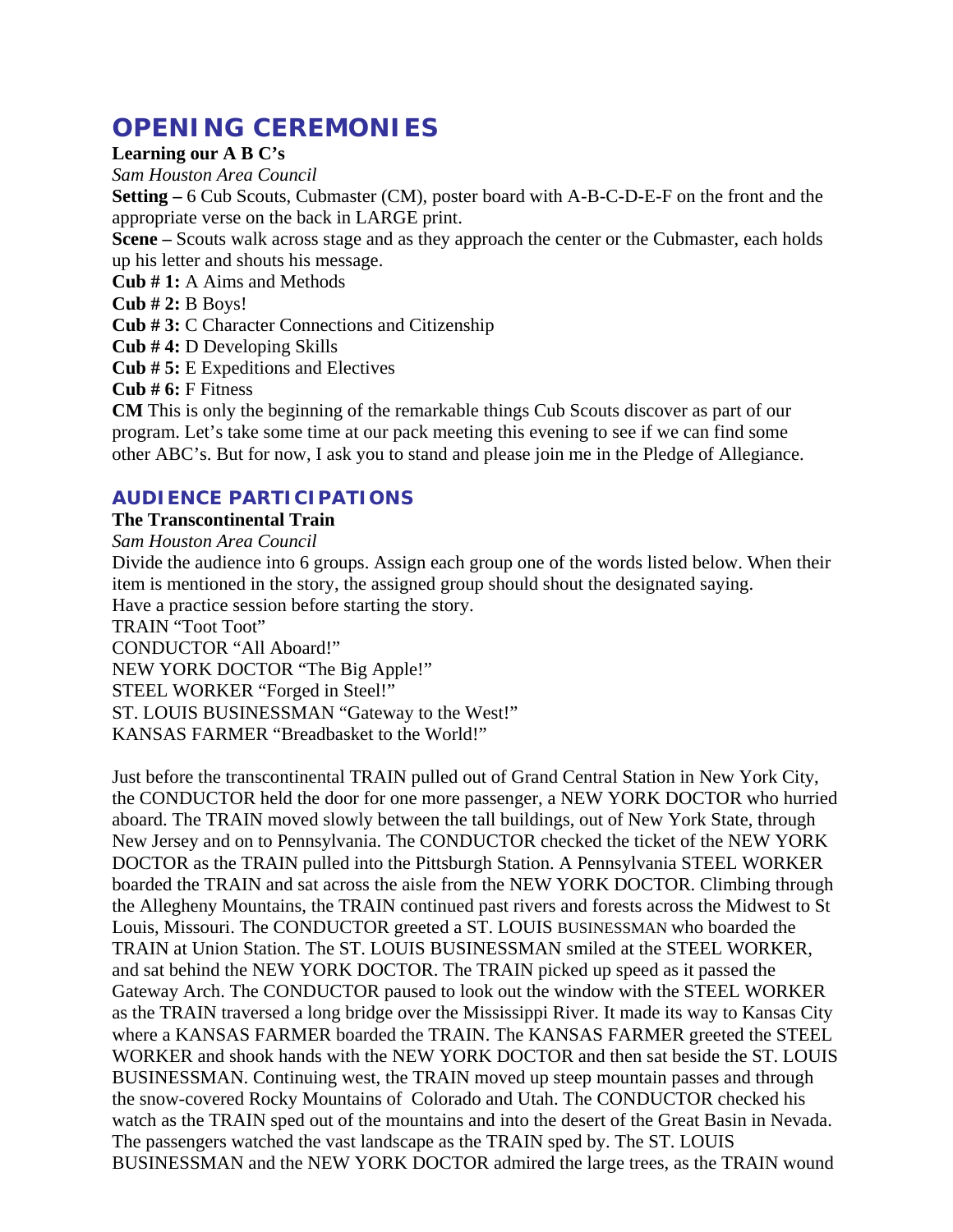through the Sierra Nevada Mountains an the Redwood forests. The transcontinental TRAIN pulled into its final destination of San Francisco, California. It had made its way from east to west, from coast to coast. After this long journey it was time for the CONDUCTOR to say "Goodbye" to the tired travelers: the NEW YORK DOCTOR, the Pennsylvania STEEL WORKER, the ST. LOUIS BUSINESSMAN, and the KANSAS FARMER. The TRAIN had made a very successful trip.

# **Awards from the Heart**

# *Oregon Trail Council*

Everyone needs a pat on the back to feel appreciated! These awards are quick and easy. Remember to award den chiefs, pack leaders, and parents, too. Be sure to mention specifically what the person is being recognized for.

### **Monu-MINT-al Award**

Attach a mint to a note or certificate stating that the person has made a monu-mint-al contribution to Scouting.

# **We Are Not STRETCHING It – We Appreciate You!**

Mount rubber bands on foam board or mat board.

#### **You Are Tops**

Award a toy top

#### **You Rose to the Occasion!**

Award a plastic rose.

### **What a Catch!**

Award a certificate with a fish picture or plastic fish.

### **You Have Been the Link to Success**

Award links of a chain.

#### **There are many lists like this on the internet -**

Professor Beaver's site has lighthearted, fun award ideas http://www.usscouts.org/profbvr/fun\_awards/index.html Try some searches - "101 ways to recognize," scout leader

Recognition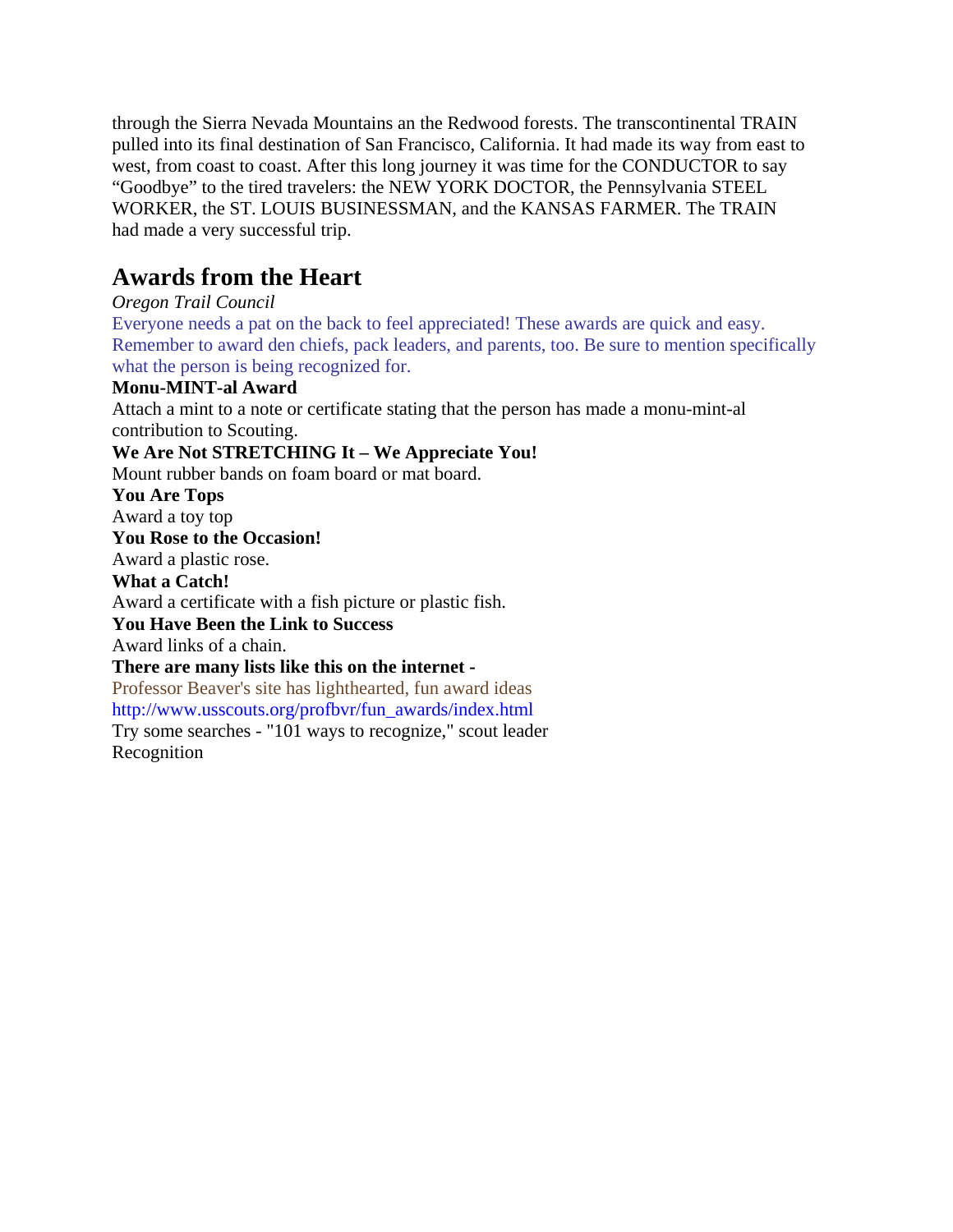# **ADVANCEMENT CEREMONIES**

**Presidents** 

*Catalina Council* 

**Personnel**: 5 adult readers and Cubmaster (CM).

**Equipment**: Picture of the president or a sign with the name of the President can be held up by one person.

**Rdr 1:** George Washington, the Father of our country, and first president, used to say, "Martha, where are my teeth? I must have a good smile this day.

**Rdr 2:** Thomas Jefferson, our third president always felt he learned his lesson, because he never again wrote another Constitution, having said, "I've written it once. I'll not write it again."

Rdr 3: Andrew Jackson fought in the Louisiana Territory and fought his way to the White House. He'd often say, "Where's my horse? I can't get anywhere without my horse!"

**Rdr 4:** Abraham Lincoln is said to have walked 20 miles to school, but no one ever said if he was late.

**Rdr 5:** Ronald Reagan got to the White House by being unique - an actor - and one of the only left-handed cowboys, except for Little Joe Cartwright.

**CM**: Each had a goal. And tonight, we honor boys who have achieved their goal , too. But to receive the goal you must name a President before coming forward to get your award. (Parents may help when

needed.)

# **SONGS**

# **The Travel Song**

*Sam Houston Area Council*  Tune - BINGO If you like rodeos and horses Then you should visit here; T-E-X-A-S, T-E-X-A-S, T-E-X-A-S And shout a loud yee-haw! If you like syrup from maple trees Then you should visit here; M-A-I-N-E, M-A-I-N-E, M-A-I-N-E Just watch out for the cold. If you like farms that grow potatoes Then you should visit here; I-D-A-H-O, I-D-A-H-O, I-D-A-H-O At all three meals, what fun! If you like seeing whales and glaciers Then you should visit here; A-L-AS-K-A, A-L-AS-K-A, A-L-AS-K-A And pack an extra jacket. For fun and adventure all around You should visit someplace here The Great-U-S-of-A, The Great-U-S-of-A, The Great-U-S-of-A And share your Scouting spirit.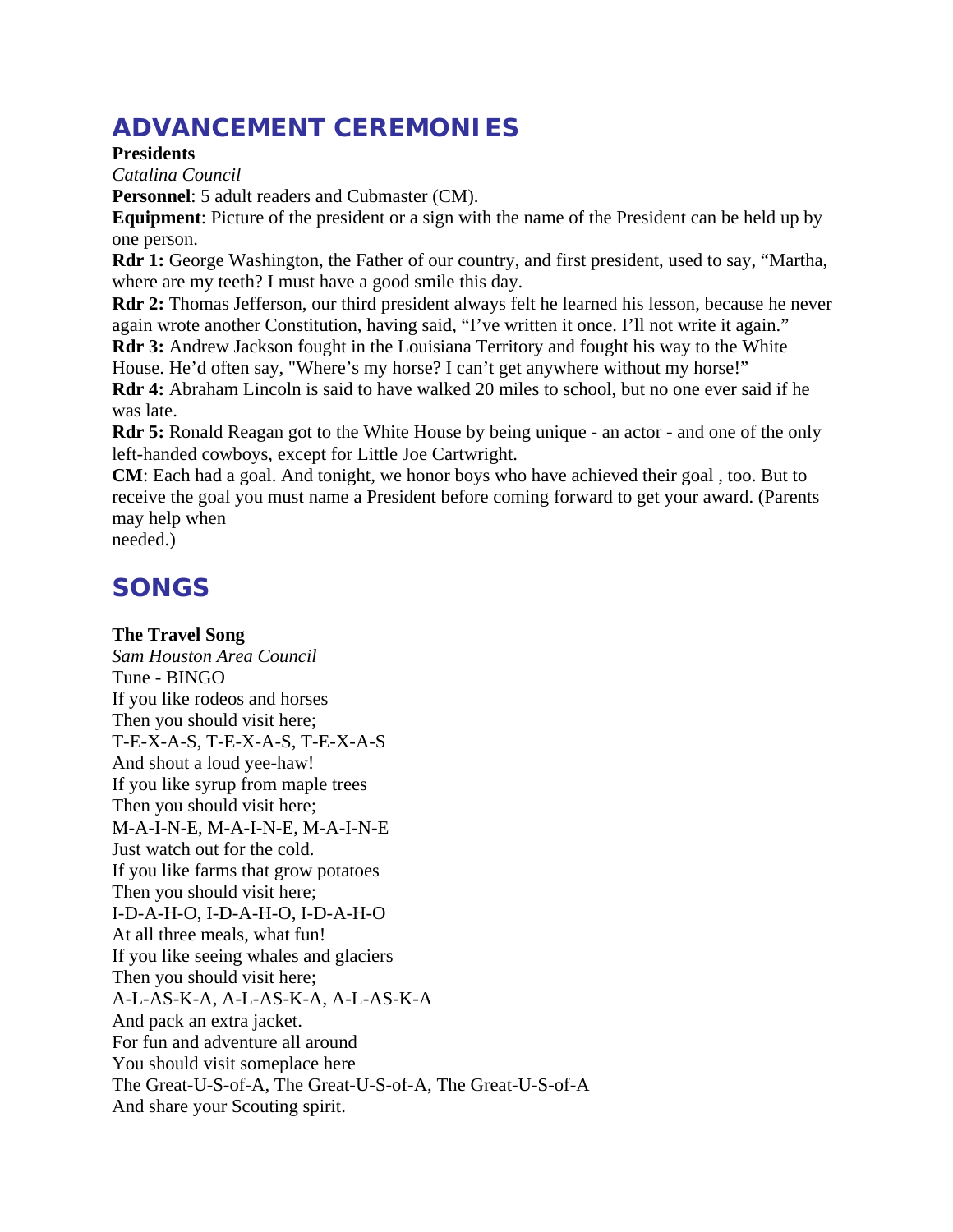#### **You're a Grand Old Flag**

by George M. Cohan *Sam Houston Area Council*  You're a grand old flag, You're a high flying flag And forever in peace may you wave. You're the emblem of The land I love. The home of the free and the brave. Ev'ry heart beats true 'neath the Red, White and Blue, Where there's never a boast or brag. Should auld acquaintance be forgot, Keep your eye on the grand old flag.

# **CLOSING CEREMONIES**

# **CLOSING CEREMONIES**

**American ABC'S Closing** 

*Sam Houston Area Council*  Sing the "Star-Spangled Banner" Supplies – Make a map of the United States with the following listed cities highlighted Introduction: "A tour of the USA by the letters." The ceremony – Have everyone stand and sing the "Star-Spangled Banner" After the song, have Scouts read off a name from the list and point it out on the map. *Do this alphabetically. Assign boys multiple parts, if needed*  **Cub # 1:** Anchorage, Alaska **Cub # 2:** Boston, Massachusetts **Cub # 3:** Cherokee, Kansas **Cub # 4:** Dover, Delaware **Cub # 5:** Everglades, Florida **Cub # 6:** Freedom, California **Cub # 7:** Gallup, New Mexico **Cub # 8:** Hartford, Connecticut **Cub # 9:** Independence, Missouri **Cub # 10:** Jefferson, Iowa **Cub # 11:** Knoxville, Tennessee **Cub # 12:** Lincoln, Nebraska **Cub # 13:** Montgomery, Alabama **Cub # 14:** Neptune, New Jersey **Cub # 15:** Oshkosh, Wisconsin **Cub # 16:** Providence, Rhode Island **Cub # 17:** Quartzite, Arizona **Cub # 18:** Revere, Minnesota **Cub # 19:** Sleepy Hollow, Wyoming **Cub # 20:** Tornado, West Virginia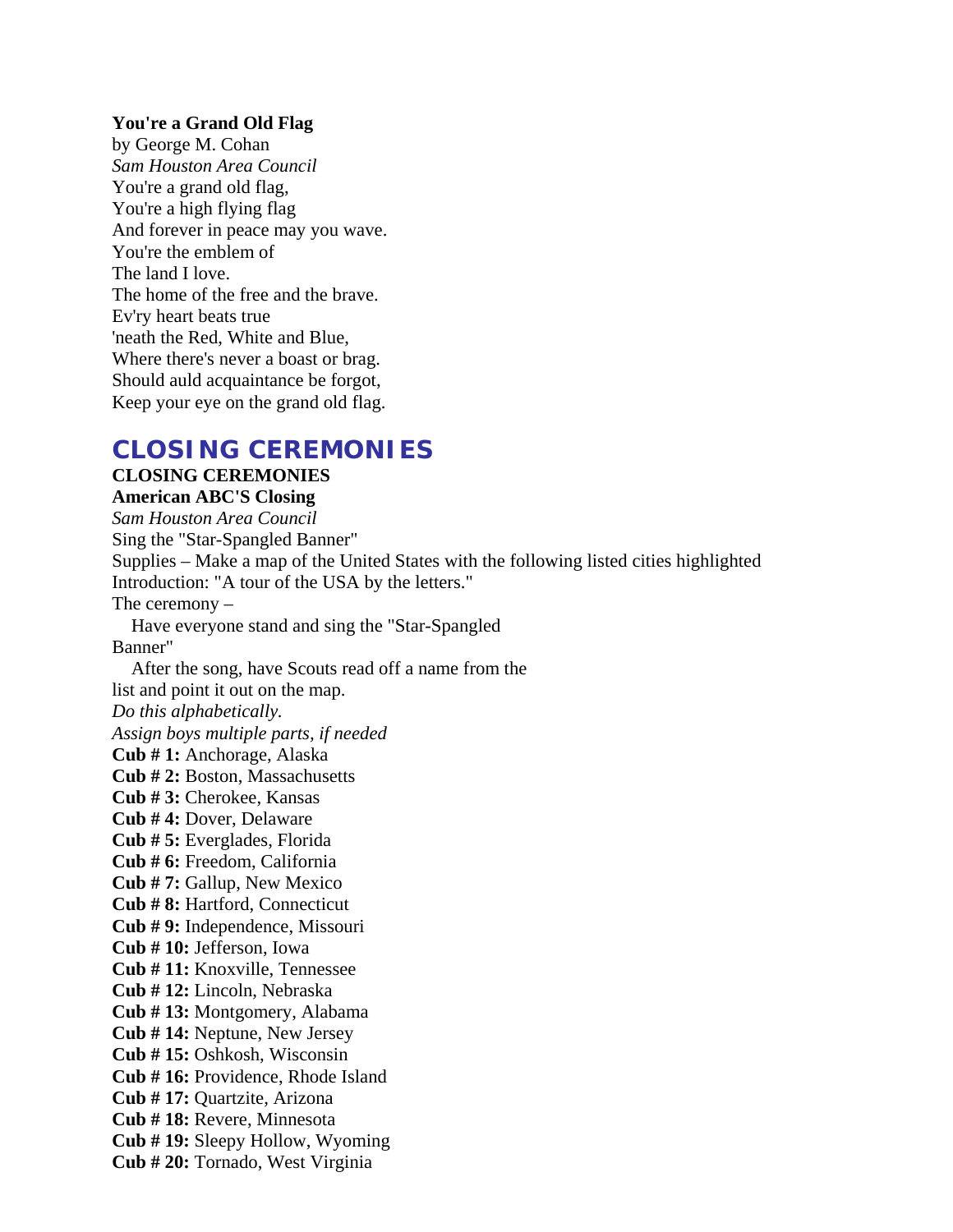**Cub # 21:** Ulysses, Pennsylvania **Cub # 22:** Vermillion, South Dakota **Cub # 23:** Washington, DC **Cub # 24:** Xenia, Ohio **Cub # 25:** Yakima, Washington **Cub # 26:** Zapata, Texas **CM** From A to Z, Scouts do exciting things all over our great land.

# **Flag Closing**

*Sam Houston Area Council* 

**Setting** – color guard, Cubmaster (or 5 Cub Scouts, each

reading one verse of the poem)

**Scene –** Cubmaster (or 5 Cub Scouts) reads the poem below as color guard slowly retires the flag.

**Cub # 1:** We watch the flag as it passes by A flash of color against the sky; Its fifty stars are a dazzling white As those few that shown by the dawn's first light.

**Cub # 2:** The brave, bright red that will never fade By the blood of men's sacrifice was made. The white, for our nation's purity Can be kept from stain by you and me.

**Cub # 3:** The blue, the vastness of God's own sky, His promise that freedom shall never die. The mighty cities, the farmlands fair, The many churches for praise and prayer.

**Cub # 4:** The chance to do and the chance to be In a land our forefathers fought to free.

The hope that the world is looking for Our good will for peace but our strength for war.

**Cub # 5:** All these are the flag of our dear land A symbol we cherish and understand.

As we bare our heads and our hearts beat high As our flag, "Old Glory" is passing by.

# **Ideals**

*Baltimore Area Council* 

Set Up: Eight Cubs each with a placard with his phrase on front and his part in LARGE print n the back.

**Cub # 1:** DO YOUR BEST in everything you do on life's way.

**Cub # 2:** ALWAYS BE FRIENDLY to brighten other people's day.

**Cub # 3:** GIVE AWAY YOUR SMILES for 'tis rewarding indeed.

**Cub # 4:** BE PREPARED to help others in their daily need.

**Cub # 5:** BE HONEST AND SINCERE towards others you meet.

**Cub # 6:** BE LOYAL AND TRUE a most commendable feat.

**Cub # 7:** COUNT YOUR BLESSINGS, being thankful each day for life's opportunities that come your way.

**Cub # 8:** Good night to each and every one of you. May these thoughts stay with you your whole life through.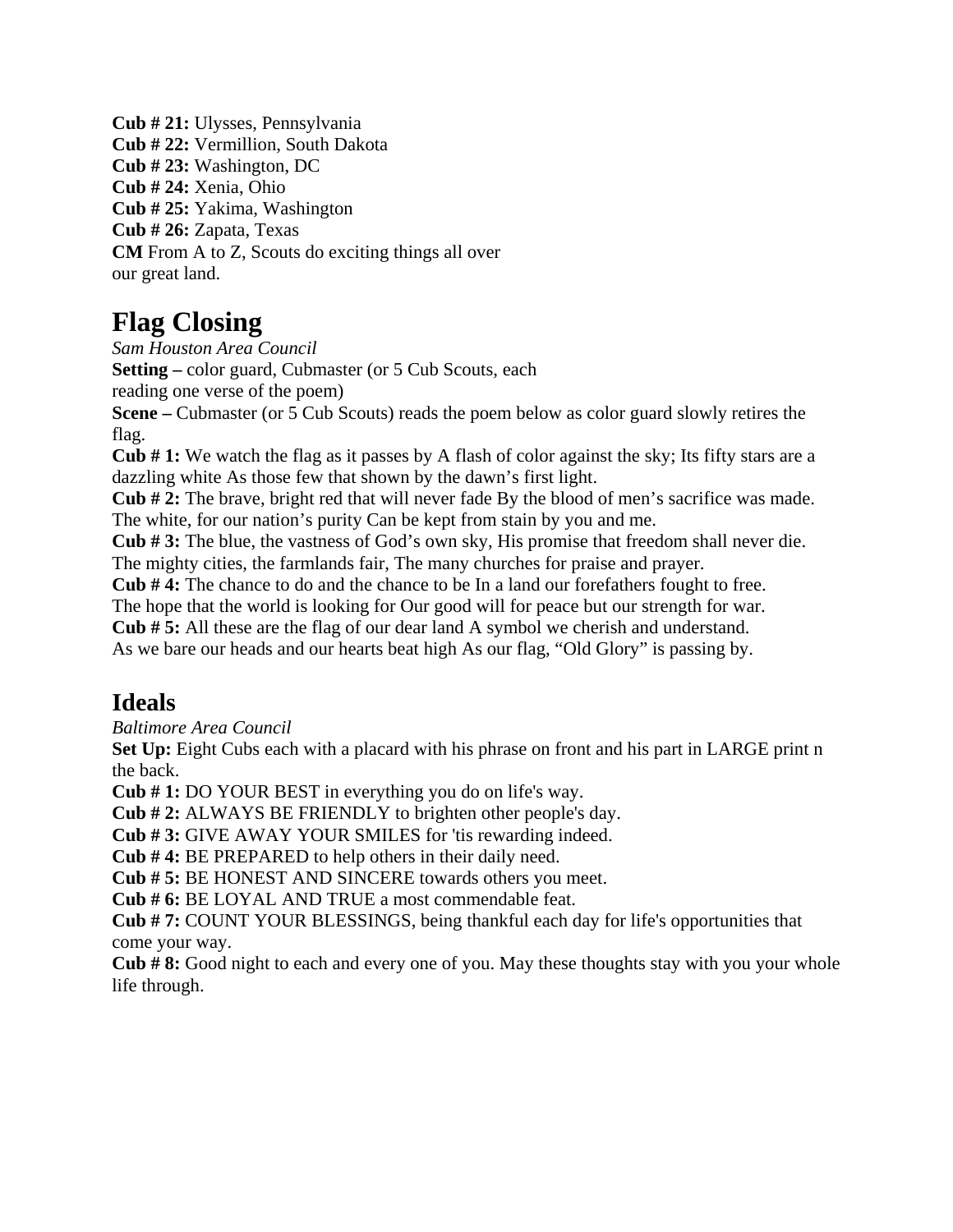# **Cubmaster's Minutes**

## **Do Your Best**

#### *Sam Houston Area Council*

Every Cub Scout should accomplish something worthwhile each day. Each day's accomplishments should be a little better than the day before. Stand by a window with your room dark and look out into the night, and ask yourself this simple question: Have I done my best today? Then each day, vow to do better than the day before. If all of us do that, and keep our promises, we will have the best Cub Scout pack in the country. Before we close, I want to ask you a question. Answer it silently to yourselves. "Have you done your best today?"

# **Remembering our X Y Zs**

#### *Sam Houston Area Council*

At the start of our pack meeting this evening, we looked at the ABC's of Cub Scouting. You might say ABC's stands for All Boys Can and then you fill in the blank of what comes next. All Boys Can Succeed. All Boys Can Play. All Boys Can Achieve. These are wonderful aspirations for our Cub Scouts. There are other words, not so impressive, that we could have used to fill in those blanks. But that's not Scouting! In Cub Scouts, we participate in character connections and we discover fitness and citizenship qualities, and have a welcoming spirit that engages all the young men. As we end tonight, we've traveled through our alphabet following a most unique path, as one would expect from Cub Scouts. At the end of our path, we've found XYZ. Let us remember the XYZ's of Cub Scouting, too – X-ceptional Young men with a Zest for adventure.

# Games

# **Eskimo Relay**

*Catalina Council*  **Object:** The team which is able to take the longest time to get the ice cube to the end of the line.

# **Material:**

2 teams of 5 or 6 players, 3 adult judges and

# 2 to 4 ice cubes

### **How to Play:**

 Place each team in line with the players standing behind each other about 3 feet apart. Give the 1st player in each line a large ice cube.

 At the signal, the 1st player turns and places the ice cube on the neck of the next player, who must stoop over.

The 2nd player tries to balance the ice cube as long as he can.

 As soon as it slips he must either catch it or pick it up, then turn immediately and place it on the neck of the next person.

This continues until the ice cube has gone all the way to the end of the line.

The judges are on hand to ensure that no one dawdles.

The use of hands is strictly forbidden except to move the ice cube from one person to the next.